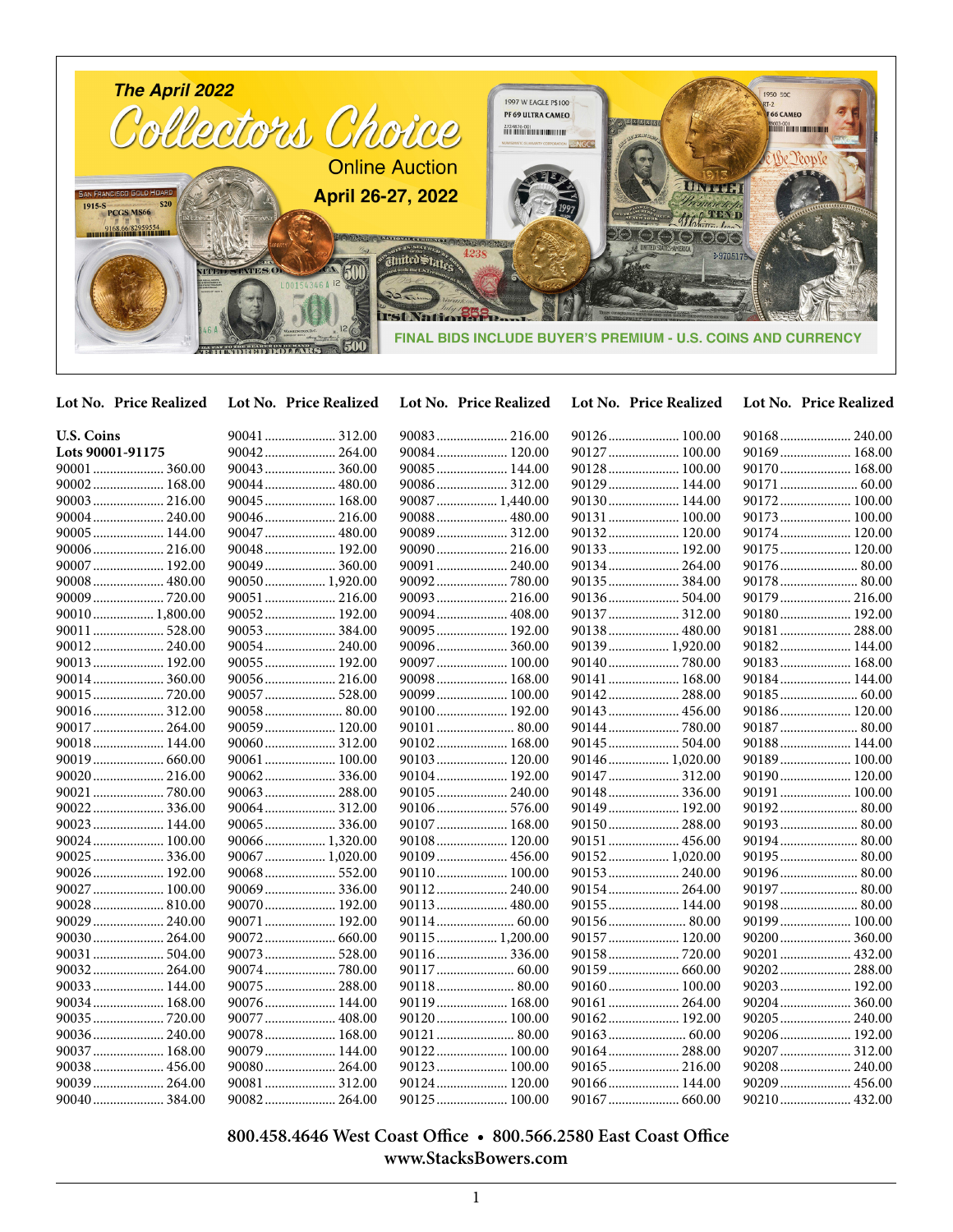## **The April 2022 Collectors Choice Online Auction – U.S. Coins and Currency**

| Lot No. | <b>Price Realized</b>           | Lot No. | <b>Price Realized</b>        | Lot No. | <b>Price Realized</b>          | Lot No. | <b>Price Realized</b>          | Lot No. | <b>Price Realized</b>         |
|---------|---------------------------------|---------|------------------------------|---------|--------------------------------|---------|--------------------------------|---------|-------------------------------|
|         | 90211  336.00                   |         |                              |         |                                |         |                                |         | 90471  80.00                  |
|         | 90212 120.00                    |         | 90277  240.00                |         | 90342 144.00                   |         |                                |         |                               |
|         | 90213  192.00                   |         | 90278 432.00                 |         | 90343  80.00                   |         | 90407  360.00                  |         | 90473  240.00                 |
|         | 90214 240.00                    |         | 90279 312.00                 |         |                                |         | 90408 216.00                   |         |                               |
|         | 90215  216.00                   |         | 90280 288.00                 |         | 90345  144.00                  |         | 90409  384.00                  |         | 90475  100.00                 |
|         | 90216 144.00                    |         | 90281 312.00                 |         | 90346 80.00                    |         | 90410 528.00                   |         | 90476 80.00                   |
|         | 90217  576.00                   |         | 90283 960.00                 |         | 90347  60.00<br>90348 288.00   |         | 90411  384.00<br>90412 240.00  |         | 90477  144.00                 |
|         | 90218 240.00<br>90219  192.00   |         | 90284 552.00<br>90285 456.00 |         |                                |         | 90413 216.00                   |         | 90478 288.00<br>90479  144.00 |
|         | 90220  264.00                   |         | 90286 456.00                 |         | 90350 80.00                    |         | 90414 504.00                   |         | 90480  240.00                 |
|         | 90221  120.00                   |         | 90287  528.00                |         | 90351  100.00                  |         | 90415  1,140.00                |         | 90481  216.00                 |
|         |                                 |         |                              |         | 90352 120.00                   |         | 90416 192.00                   |         | 90482 168.00                  |
|         | 90223  216.00                   |         | 90289 360.00                 |         | 90353 100.00                   |         | 90417 192.00                   |         | 90483 168.00                  |
|         | 90224  408.00                   |         | 90290 576.00                 |         | 90354 80.00                    |         | 90418 264.00                   |         | 90484 216.00                  |
|         | 90225  336.00                   |         |                              |         | 90355  60.00                   |         | 90419  100.00                  |         | 90485  240.00                 |
|         | 90226 384.00                    |         | 90292 144.00                 |         |                                |         | 90420 144.00                   |         |                               |
|         | 90227  504.00                   |         | 90293 40.00                  |         |                                |         | 90421  168.00                  |         | 90488 144.00                  |
|         | 90228  288.00                   |         | 90294 120.00                 |         | 90358 120.00                   |         |                                |         | 90489  80.00                  |
|         | 90229  120.00                   |         | 90295 192.00                 |         |                                |         | 90423  216.00                  |         | 90490 192.00                  |
|         | 90230 1,320.00                  |         | 90296 120.00                 |         | 90360 144.00                   |         | 90424  144.00                  |         | 90491  240.00                 |
|         | 90231  408.00                   |         | 90297  240.00                |         | 90361  80.00                   |         | 90425  216.00                  |         | 90492 216.00                  |
|         | 90232 192.00                    |         | 90298 216.00                 |         | 90362 80.00                    |         | 90426 144.00                   |         | 90493 100.00                  |
|         | 90233 192.00                    |         | 90299 120.00                 |         |                                |         | 90427  240.00                  |         | 90494  100.00                 |
|         | 90234840.00<br>90235  192.00    |         |                              |         | 90364  264.00<br>90365  192.00 |         | 90428  930.00                  |         | 90495  144.00                 |
|         | 90236 690.00                    |         | 90301 100.00<br>90302 144.00 |         | 90366  408.00                  |         | 90429  192.00<br>90430  216.00 |         | 90497  144.00                 |
|         |                                 |         | 90303 100.00                 |         |                                |         | 90431  168.00                  |         | 90498 100.00                  |
|         | 90238 240.00                    |         | 90304 100.00                 |         |                                |         | 90432 168.00                   |         | 90499 120.00                  |
|         | 90239  456.00                   |         | 90305384.00                  |         |                                |         | 90433 216.00                   |         | 90500  168.00                 |
|         | 90240 840.00                    |         | 90306 120.00                 |         | 90370  2,640.00                |         | 90434 144.00                   |         | 90501  100.00                 |
|         | 90241  288.00                   |         | 90307 120.00                 |         | 90371  384.00                  |         | 90435  288.00                  |         | 90502 168.00                  |
|         | 90242 810.00                    |         | 90308 144.00                 |         |                                |         | 90436 408.00                   |         | 90503 168.00                  |
|         | 90243  552.00                   |         | 90309 192.00                 |         | 90373 100.00                   |         | 90437  80.00                   |         | 90504 100.00                  |
|         | 90244  144.00                   |         | 90310 100.00                 |         |                                |         |                                |         |                               |
|         | 90245  216.00                   |         | 90311 100.00                 |         | 90375  1,080.00                |         | 90441  312.00                  |         | 90506 168.00                  |
|         | 90246 1,920.00                  |         |                              |         | 90376 960.00                   |         | 90442 288.00                   |         | 90507  360.00                 |
|         | 90247  384.00                   |         | 90313 144.00                 |         | 90377  576.00                  |         |                                |         | 90508 288.00                  |
|         | 90248 1,200.00<br>90249  288.00 |         | 90314 144.00                 |         | 90378 216.00<br>90379  336.00  |         | 90444  120.00<br>90445  80.00  |         | 90510 216.00                  |
|         | 90250  432.00                   |         | 90315 100.00<br>90316 100.00 |         | 90380 360.00                   |         | 90446  384.00                  |         | 90511  216.00                 |
|         | 90251  240.00                   |         | 90317 144.00                 |         | 90381  504.00                  |         | 90447  80.00                   |         |                               |
|         |                                 |         | 90318 144.00                 |         |                                |         | 90448  480.00                  |         | 90513 168.00                  |
|         | 90253  192.00                   |         |                              |         |                                |         |                                |         |                               |
|         | 90254 168.00                    |         | 90320 120.00                 |         |                                |         | 90450 168.00                   |         | 90515 288.00                  |
|         | 90255 168.00                    |         | 90321  120.00                |         |                                |         | 90451  100.00                  |         | 90516 240.00                  |
|         | 90257  192.00                   |         | 90322 144.00                 |         |                                |         |                                |         | 90517  192.00                 |
|         | 90258 80.00                     |         | 90323 168.00                 |         |                                |         |                                |         |                               |
|         | 90259 168.00                    |         | 90324 120.00                 |         |                                |         | 90454 120.00                   |         |                               |
|         | 90260 80.00                     |         | 90325 120.00                 |         |                                |         |                                |         | 90520 240.00                  |
|         | 90261  216.00                   |         |                              |         | 90390 216.00                   |         |                                |         | 90521  216.00                 |
|         |                                 |         | 90327 100.00                 |         |                                |         |                                |         | 90522 288.00                  |
|         |                                 |         |                              |         | 90392 100.00                   |         |                                |         | 90523  264.00                 |
|         | 90264 288.00                    |         | 90329 408.00                 |         |                                |         | 90459  288.00                  |         |                               |
|         |                                 |         |                              |         |                                |         | 90460  432.00                  |         | 90525  3,360.00               |
|         | 90266  384.00<br>90267  432.00  |         | 90331 100.00<br>90332 168.00 |         | 90396 168.00                   |         | 90461  528.00<br>90462 80.00   |         | 90526 120.00                  |
|         | 90268 80.00                     |         |                              |         | 90397 168.00                   |         | 90463 120.00                   |         | 90528 60.00                   |
|         | 90269  528.00                   |         |                              |         |                                |         | 90464 120.00                   |         | 90529  120.00                 |
|         | 90270 168.00                    |         |                              |         | 90399  384.00                  |         | 90465  168.00                  |         | 90530 120.00                  |
|         | 90271  504.00                   |         |                              |         | 90400 264.00                   |         | 90466  144.00                  |         | 90531  60.00                  |
|         | 90272 216.00                    |         | 90337 100.00                 |         |                                |         | 90467 168.00                   |         | 90532 144.00                  |
|         | 90273 120.00                    |         | 90338 100.00                 |         |                                |         | 90468 120.00                   |         |                               |
|         |                                 |         | 90339 144.00                 |         |                                |         |                                |         |                               |
|         | 90275 168.00                    |         | 90340 144.00                 |         |                                |         | 90470 100.00                   |         |                               |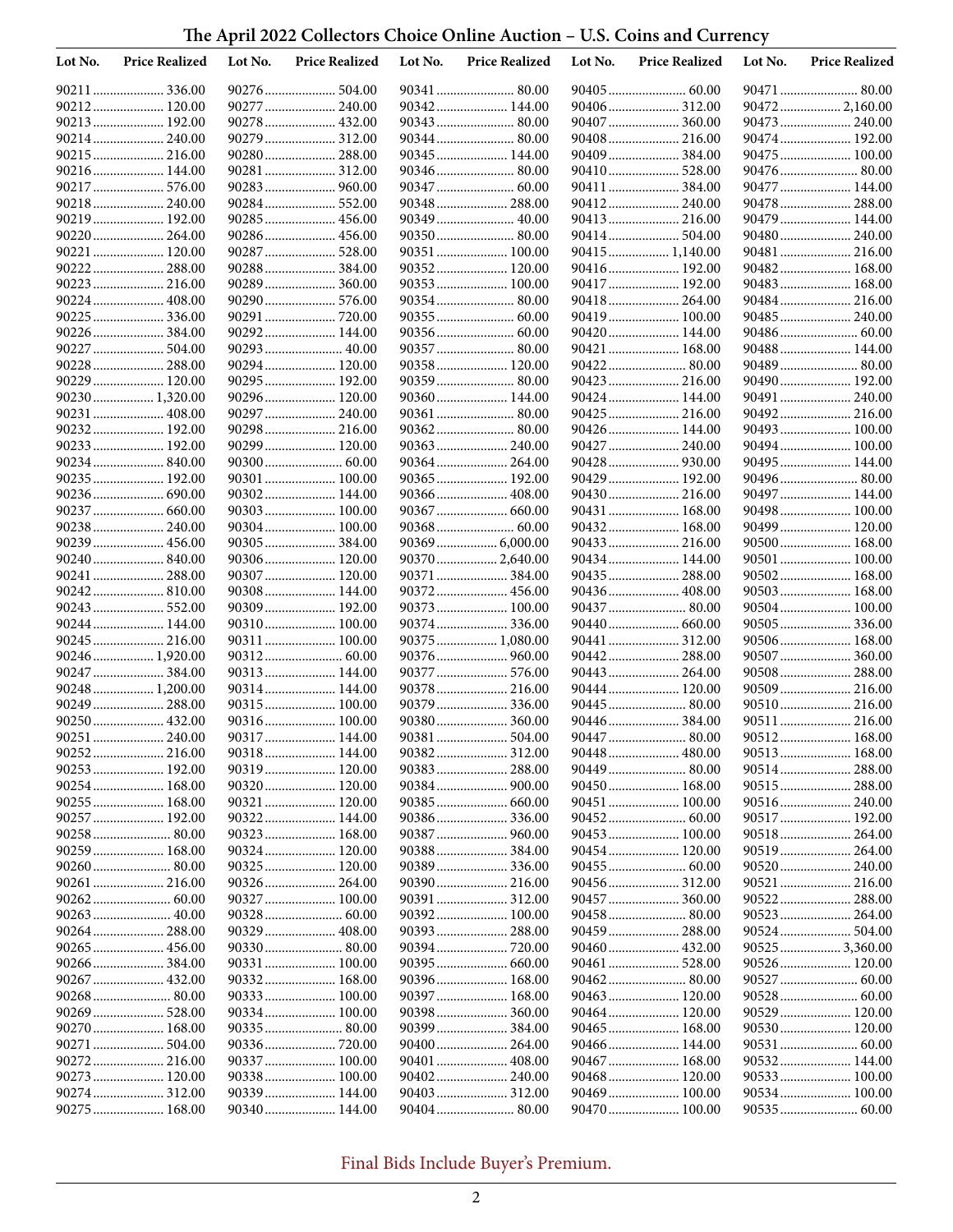# **The April 2022 Collectors Choice Online Auction – U.S. Coins and Currency**

| Lot No. | <b>Price Realized</b>            | Lot No. | <b>Price Realized</b>        | Lot No. | <b>Price Realized</b>        | Lot No. | <b>Price Realized</b>         | Lot No. | <b>Price Realized</b>           |
|---------|----------------------------------|---------|------------------------------|---------|------------------------------|---------|-------------------------------|---------|---------------------------------|
|         |                                  |         | 90606 456.00                 |         |                              |         |                               |         | 90798 504.00                    |
|         | 90537  60.00                     |         | 90607 240.00                 |         | 90671  384.00                |         | 90735 100.00                  |         | 90799 480.00                    |
|         | 90538 168.00                     |         | 90608336.00                  |         | 90672 408.00                 |         |                               |         |                                 |
|         | 90540 80.00                      |         | 90609 192.00                 |         |                              |         | 90737  552.00                 |         | 90801  2,280.00                 |
|         | 90541  40.00                     |         | 90610 192.00                 |         |                              |         |                               |         | 90802 528.00                    |
|         | 90542 100.00                     |         | 90611 144.00                 |         | 90675  80.00                 |         |                               |         | 90803  3,360.00                 |
|         |                                  |         | 90612 168.00                 |         | 90676 80.00                  |         | 90740 192.00                  |         |                                 |
|         | 90544  40.00<br>90545  40.00     |         | 90613 168.00                 |         | 90677  240.00                |         | 90741  900.00                 |         | 90805  1,140.00                 |
|         | 90548 100.00                     |         | 90614 192.00<br>90615 120.00 |         | 90679  264.00                |         | 90743  168.00                 |         | 90806 1,500.00<br>90807  576.00 |
|         |                                  |         |                              |         |                              |         |                               |         | 90808  4,080.00                 |
|         | 90551  60.00                     |         | 90617 144.00                 |         | 90681  216.00                |         | 90745  168.00                 |         | 90809  480.00                   |
|         | 90552 80.00                      |         | 90618 192.00                 |         | 90682 1,020.00               |         | 90746 100.00                  |         | 90810 360.00                    |
|         | 90553 264.00                     |         | 90619 216.00                 |         | 90683 456.00                 |         |                               |         | 90811  336.00                   |
|         | 90554 216.00                     |         | 90620 384.00                 |         |                              |         |                               |         |                                 |
|         | 90555  40.00                     |         | 90621 312.00                 |         | 90685  360.00                |         | 90749  840.00                 |         | 90813 480.00                    |
|         | 90556 40.00                      |         | 90622 144.00                 |         | 90686 360.00                 |         | 90750 432.00                  |         | 90814 408.00                    |
|         | 90557  80.00                     |         | 90623 288.00                 |         | 90687  360.00                |         | 90751  480.00                 |         | 90815 312.00                    |
|         |                                  |         | 90624 144.00                 |         |                              |         | 90752 480.00                  |         | 90816 1,200.00                  |
|         |                                  |         | 90625 144.00                 |         |                              |         |                               |         |                                 |
|         |                                  |         | 90626 216.00                 |         | 90690 384.00                 |         |                               |         | 90818 336.00                    |
|         | 90562 100.00                     |         | 90627 100.00                 |         | 90691  192.00                |         |                               |         |                                 |
|         | 90563 100.00                     |         |                              |         | 90692 100.00                 |         | 90756 144.00                  |         | 90820 120.00                    |
|         | 90564 168.00                     |         | 90629 312.00                 |         |                              |         | 90757  100.00                 |         |                                 |
|         | 90565 100.00                     |         | 90630 312.00                 |         | 90694 144.00                 |         | 90758 264.00                  |         | 90822 432.00                    |
|         | 90566 120.00<br>90567  3,360.00  |         | 90631 120.00<br>90632 960.00 |         | 90696 100.00                 |         | 90759 192.00<br>90760 100.00  |         | 90824  264.00                   |
|         | 90568 2,280.00                   |         | 90633 840.00                 |         | 90697  216.00                |         | 90761  144.00                 |         | 90825  504.00                   |
|         | 90569  840.00                    |         |                              |         |                              |         | 90762 144.00                  |         |                                 |
|         | 90570  2,280.00                  |         | 90635 264.00                 |         |                              |         | 90763 120.00                  |         |                                 |
|         | 90571  2,160.00                  |         | 90636 192.00                 |         |                              |         | 90764 432.00                  |         | 90828  168.00                   |
|         | 90572 1,440.00                   |         | 90637 312.00                 |         | 90701  840.00                |         | 90765  456.00                 |         | 90829  144.00                   |
|         | 90573  4,320.00                  |         | 90638 360.00                 |         |                              |         | 90766  100.00                 |         | 90830 1,440.00                  |
|         | 90574 1,560.00                   |         | 90639 336.00                 |         | 90703 192.00                 |         | 90767  168.00                 |         | 90831  312.00                   |
|         | 90575  528.00                    |         | 90640 240.00                 |         | 90704 100.00                 |         |                               |         | 90832 240.00                    |
|         | 90577  2,640.00                  |         | 90641  552.00                |         | 90705 144.00                 |         | 90769  312.00                 |         | 90833 480.00                    |
|         | 90578  1,380.00                  |         | 90642 240.00                 |         |                              |         | 90770 192.00                  |         |                                 |
|         | 90579  3,000.00                  |         | 90643 144.00                 |         | 90707  336.00                |         | 90771  528.00                 |         |                                 |
|         | 90580 1,320.00                   |         | 90644 144.00                 |         |                              |         |                               |         | 90836 660.00                    |
|         | 90581  528.00                    |         | 90645 144.00<br>90646 120.00 |         | 90709  336.00                |         | 90774  144.00                 |         | 90837 168.00                    |
|         | 90582 480.00                     |         |                              |         | 90710 432.00                 |         |                               |         | 90838 408.00<br>90839 192.00    |
|         | 90583 1,800.00<br>90584 1,440.00 |         |                              |         |                              |         | 90775  480.00                 |         | 90840 120.00                    |
|         |                                  |         | 90649 80.00                  |         | 90713 168.00                 |         | 90777  336.00                 |         | 90841  100.00                   |
|         | 90586 408.00                     |         | 90650 6,000.00               |         | 90714 144.00                 |         | 90778  900.00                 |         | 90842 100.00                    |
|         | 90587  408.00                    |         |                              |         |                              |         | 90779  264.00                 |         | 90843  168.00                   |
|         |                                  |         | 90652 144.00                 |         |                              |         | 90780 168.00                  |         | 90844 100.00                    |
|         | 90589 312.00                     |         | 90653 1,320.00               |         | 90717 100.00                 |         | 90781  168.00                 |         | 90845  264.00                   |
|         | 90590 240.00                     |         |                              |         | 90718750.00                  |         | 90782 168.00                  |         | 90846 144.00                    |
|         | 90591  384.00                    |         |                              |         |                              |         | 90783  384.00                 |         | 90847 144.00                    |
|         | 90592 192.00                     |         |                              |         |                              |         |                               |         |                                 |
|         | 90593  100.00                    |         |                              |         |                              |         | 90785  168.00                 |         | 90849  192.00                   |
|         | 90594 192.00                     |         |                              |         |                              |         | 90786336.00                   |         | 90850 120.00                    |
|         | 90595 144.00                     |         |                              |         |                              |         |                               |         | 90851  144.00                   |
|         | 90596 264.00                     |         |                              |         | 90724 192.00                 |         | 90788 312.00                  |         | 90853 288.00                    |
|         | 90597  384.00                    |         | 90661  192.00                |         | 90725 144.00                 |         | 90789  288.00                 |         | 90854 192.00                    |
|         | 90598 312.00<br>90599  288.00    |         | 90662 144.00                 |         | 90726 100.00<br>90727 100.00 |         | 90790 528.00<br>90791  480.00 |         | 90855  1,800.00                 |
|         | 90600 192.00                     |         |                              |         | 90728  100.00                |         | 90792 480.00                  |         | 90857  336.00                   |
|         | 90601  1,560.00                  |         |                              |         |                              |         | 90793  1,140.00               |         | 90858 312.00                    |
|         | 90602 456.00                     |         |                              |         |                              |         | 90794  720.00                 |         | 90859  168.00                   |
|         | 90603 528.00                     |         | 90667 528.00                 |         | 90731  288.00                |         | 90795  408.00                 |         |                                 |
|         |                                  |         |                              |         |                              |         | 90796 216.00                  |         | 90861  100.00                   |
|         | 90605 456.00                     |         |                              |         | 90733  288.00                |         | 90797  288.00                 |         | 90862 100.00                    |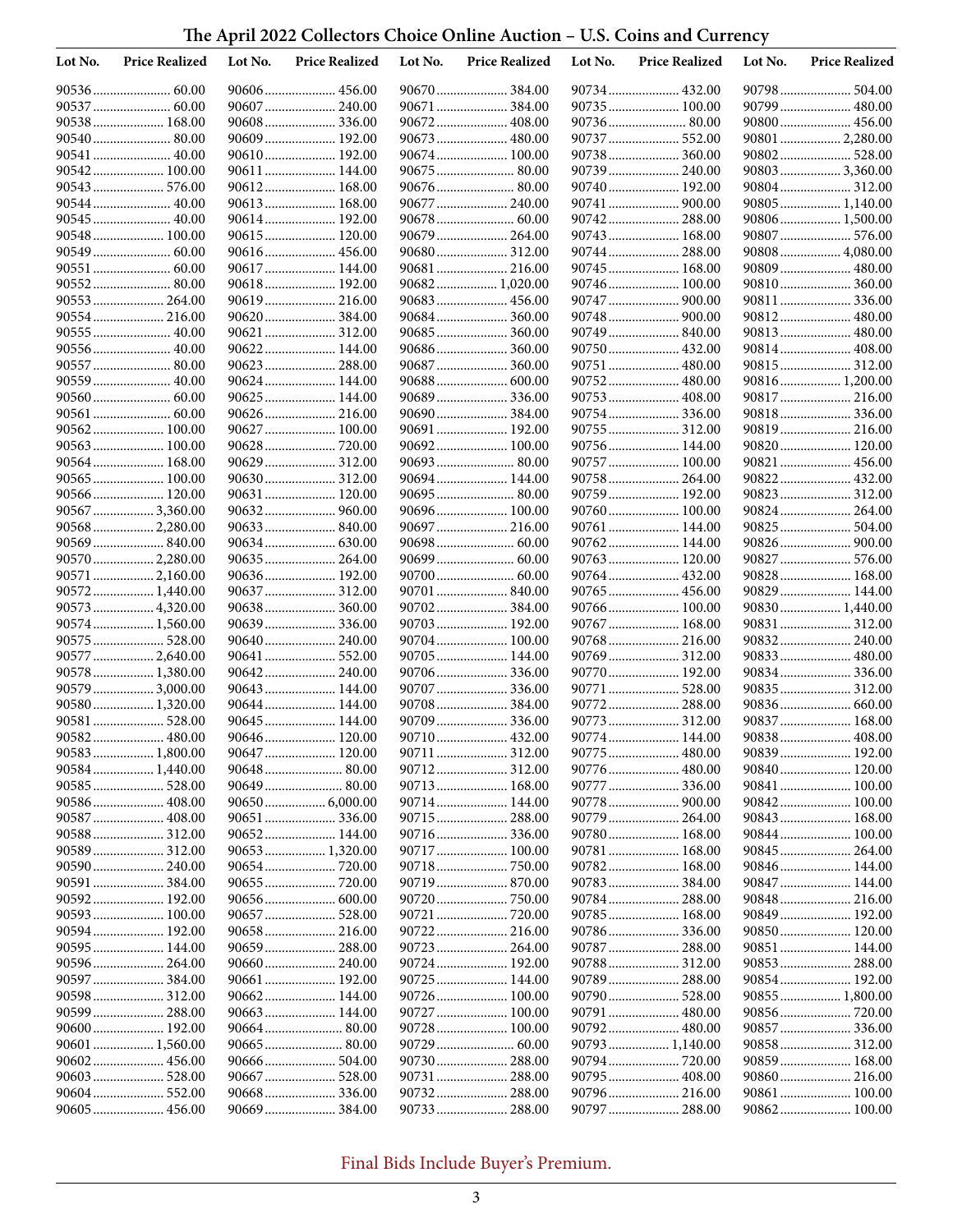# **The April 2022 Collectors Choice Online Auction – U.S. Coins and Currency**

| Lot No. | <b>Price Realized</b>             | Lot No. | <b>Price Realized</b>         | Lot No. | <b>Price Realized</b>             | Lot No. | <b>Price Realized</b>          | Lot No.              | <b>Price Realized</b>             |
|---------|-----------------------------------|---------|-------------------------------|---------|-----------------------------------|---------|--------------------------------|----------------------|-----------------------------------|
|         |                                   |         | 90934336.00                   |         |                                   |         |                                | <b>U.S. Currency</b> |                                   |
|         | 90864  432.00                     |         | 90935 360.00                  |         | 91000 2,160.00                    |         | 91117  600.00                  | Lots 92001-92182     |                                   |
|         | 90865  216.00                     |         | 90936 312.00                  |         | 91001  1,560.00                   |         | 91118 384.00                   |                      |                                   |
|         | 90866  168.00                     |         | 90937 264.00                  |         | 91002 900.00                      |         | 91119 1,110.00                 |                      | 92002 264.00                      |
|         |                                   |         | 90938 216.00                  |         |                                   |         | 91120 216.00                   |                      | 92003 288.00                      |
|         | 90868 432.00                      |         |                               |         | 91004 1,020.00                    |         | 91121  192.00                  |                      | 92005 192.00                      |
|         |                                   |         |                               |         | 91005 1,680.00                    |         | 91122 168.00                   |                      |                                   |
|         | 90870  288.00<br>90871  660.00    |         | 90941  660.00<br>90942 456.00 |         | 910067,200.00<br>91007  1,320.00  |         | 91123 100.00<br>91124  168.00  |                      | 92007  120.00<br>92008 360.00     |
|         | 90872 192.00                      |         | 90943 312.00                  |         | 91008 1,680.00                    |         | 91125  720.00                  |                      | 92009 312.00                      |
|         | 90873 144.00                      |         | 90944 336.00                  |         | 91009  1,080.00                   |         | 91126 312.00                   |                      | 92010 480.00                      |
|         | 90874 168.00                      |         | 90945 576.00                  |         | 91010 900.00                      |         | 91127  780.00                  |                      | 92011  240.00                     |
|         | 90875  288.00                     |         | 90946 312.00                  |         |                                   |         | 91128 100.00                   |                      | 92012 312.00                      |
|         | 90876 312.00                      |         | 90947  336.00                 |         | 91012 456.00                      |         | 91129 216.00                   |                      | 92013 408.00                      |
|         | 90877  288.00                     |         | 90948 312.00                  |         | 91013 528.00                      |         | 91130 168.00                   |                      | 92014 264.00                      |
|         | 90878  19,200.00                  |         |                               |         |                                   |         |                                |                      | 92015 216.00                      |
|         | 90879  80.00                      |         | 90950 432.00                  |         | 91015 840.00                      |         | 91132 408.00                   |                      | 92016 720.00                      |
|         | 90880 312.00                      |         | 90951  312.00                 |         |                                   |         | 91133 3,840.00                 |                      |                                   |
|         |                                   |         |                               |         | 91017  1,920.00                   |         |                                |                      | 92018 168.00                      |
|         | 90884 40.00                       |         | 90953 312.00                  |         | 91018 1,020.00                    |         | 91135 288.00                   |                      |                                   |
|         | 90885 80.00<br>90886 120.00       |         | 90954 432.00                  |         |                                   |         | 91136 120.00                   |                      | 92020 576.00                      |
|         | 90887  120.00                     |         | 90955 264.00                  |         | 91020 1,440.00<br>91021  1,020.00 |         | 91137  3,120.00<br>91138 80.00 |                      | 92021  264.00                     |
|         |                                   |         | 90957 1,110.00                |         | 91022 1,110.00                    |         | 91139 100.00                   |                      | 92023 216.00                      |
|         |                                   |         | 90958 600.00                  |         | 91023  1,200.00                   |         | 91140 360.00                   |                      | 92024  2,160.00                   |
| 90891   |                                   |         |                               |         | 91024  2,040.00                   |         | 91141  1,140.00                |                      | 92025 576.00                      |
|         | 90892 80.00                       |         | 90960 552.00                  |         | 91033 1,080.00                    |         | 91142 1,320.00                 |                      |                                   |
|         | 90893 40.00                       |         | 90961  504.00                 |         | 91039 2,280.00                    |         | 91143  1,920.00                |                      | 92027  240.00                     |
|         | 90894 40.00                       |         | 90962 480.00                  |         | 91078 1,740.00                    |         | 91144  2,280.00                |                      | 92028 192.00                      |
|         | 90895 60.00                       |         | 90963384.00                   |         | 91079  1,800.00                   |         | 91145  100.00                  |                      | 92029  1,050.00                   |
|         | 90896 40.00                       |         | 90964 336.00                  |         | 91080 2,640.00                    |         |                                |                      | 92030 1,200.00                    |
|         | 90897  80.00                      |         | 90965 264.00                  |         | 91081  2,400.00                   |         | 91147  312.00                  |                      | 92031  576.00                     |
|         | 90898 40.00                       |         | 90966 312.00                  |         | 91082 2,880.00                    |         | 91148 144.00                   |                      |                                   |
|         | 90899  60.00<br>90900 120.00      |         | 90967 576.00<br>90968 336.00  |         | 91083 2,160.00                    |         | 91149 264.00                   |                      | 92033 576.00                      |
|         | 90901  40.00                      |         | 90969 264.00                  |         | 91084 2,040.00<br>91086 2,280.00  |         | 91150 100.00<br>91151  80.00   |                      | 92034 552.00<br>92035  480.00     |
|         | 90902 100.00                      |         | 90970 288.00                  |         | 91087 2,880.00                    |         |                                |                      |                                   |
|         | 90905  900.00                     |         | 90971  480.00                 |         | 910888,700.00                     |         |                                |                      | 92037  456.00                     |
|         |                                   |         | 90972 264.00                  |         | 91089 2,160.00                    |         |                                |                      | 92038 360.00                      |
|         | 90908 504.00                      |         | 90973 1,020.00                |         | 91090 384.00                      |         | 91155 80.00                    |                      | 92039 216.00                      |
|         |                                   |         | 90974 960.00                  |         |                                   |         | 91156 100.00                   |                      | 92040 216.00                      |
|         | 90910 480.00                      |         |                               |         | 91092780.00                       |         | 91157 100.00                   |                      | 92041  3,360.00                   |
|         | 90911 552.00                      |         |                               |         | 91093 480.00                      |         | 91158 144.00                   |                      | 92042 1,440.00                    |
|         | 90912 456.00                      |         | 90977 432.00                  |         |                                   |         | 91159 504.00                   |                      | 92043  9,000.00                   |
|         | 90913 408.00                      |         |                               |         |                                   |         |                                |                      | 92044  1,800.00                   |
|         | 90914 2,880.00                    |         |                               |         | 91096 120.00                      |         | 91161  720.00                  |                      | 92045  1,080.00                   |
|         | 90915 1,320.00                    |         | 90980 336.00                  |         | 91097 120.00                      |         | 91162 264.00                   |                      | 92046 1,080.00                    |
|         | 90916 1,200.00<br>90917  1,140.00 |         | 90981  3,840.00               |         | 91099  660.00                     |         | 91163 264.00                   |                      | 92047  1,110.00<br>92048 1,140.00 |
|         |                                   |         |                               |         | 91100 100.00                      |         |                                |                      | 92049  960.00                     |
|         |                                   |         |                               |         |                                   |         |                                |                      |                                   |
|         | 90920 840.00                      |         |                               |         |                                   |         |                                |                      | 92051  3,840.00                   |
|         | 90921  660.00                     |         |                               |         | 91103 312.00                      |         |                                |                      | 92052 1,170.00                    |
|         |                                   |         | 90987 456.00                  |         | 91104 4,560.00                    |         |                                |                      |                                   |
|         |                                   |         | 90988 3,840.00                |         |                                   |         |                                |                      | 92054 480.00                      |
|         |                                   |         | 90989 600.00                  |         | 91106 100.00                      |         | 91171  192.00                  |                      | 92055 504.00                      |
|         | 90925 528.00                      |         | 90990 528.00                  |         |                                   |         | 91172 528.00                   |                      | 92056 312.00                      |
|         | 90926 528.00                      |         | 90991  528.00                 |         | 91108 240.00                      |         | 91173 264.00                   |                      | 92057  288.00                     |
|         | 90927  480.00                     |         | 90992 480.00                  |         | 91109 1,440.00                    |         | 91174 192.00                   |                      | 92058 216.00                      |
|         | 90928  480.00                     |         |                               |         |                                   |         | 91175  384.00                  |                      | 92059 216.00<br>92060 168.00      |
|         |                                   |         | 90995 432.00                  |         | 91111  384.00                     |         |                                |                      | 92061  100.00                     |
|         | 90931  312.00                     |         | 90996 660.00                  |         | 91113 192.00                      |         |                                |                      | 92062 120.00                      |
|         |                                   |         | 90997  1,080.00               |         | 91114 552.00                      |         |                                |                      | 92063 120.00                      |
|         |                                   |         |                               |         |                                   |         |                                |                      |                                   |
|         |                                   |         |                               |         |                                   |         |                                |                      |                                   |